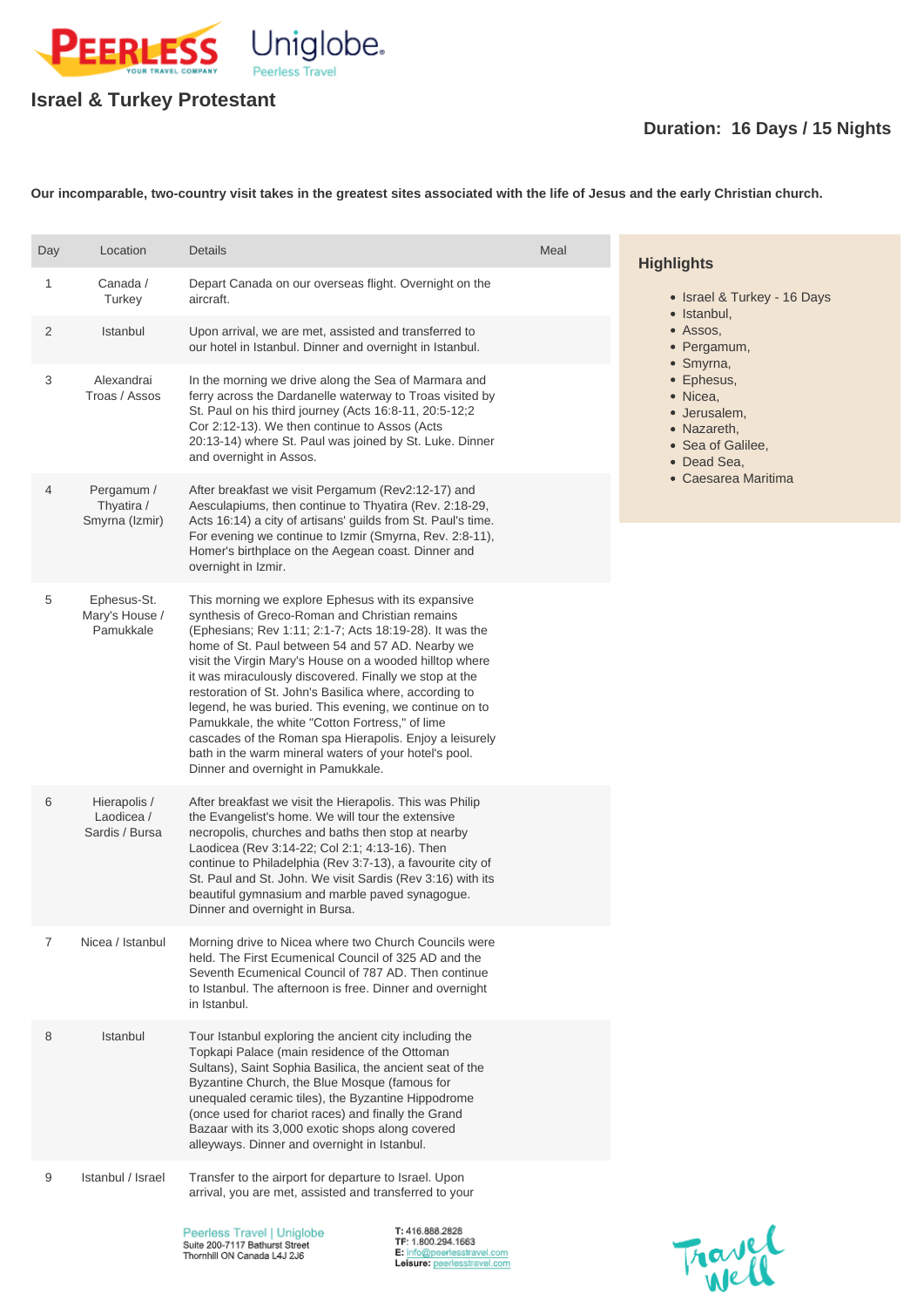

hotel in Tel Aviv for dinner and overnight

| 10 | Galilee                                 | Leave Tel Aviv and drive along the Mediterranean coast<br>to Caesarea Maritima, built by Herod the Great in<br>honour of Augustus Caesar. It was here, in Caesar's<br>town, that Cornelius, a Roman Centurion, was<br>converted. Paul used this port to make his missionary<br>journeys and it was here that he was imprisoned before<br>his trial in Rome. Continue to Megiddo, one of the<br>chariot cities of King Solomon. On to Mt. Carmel and<br>Muhraka, which was the site of the prophet Elijah's<br>triumph. Travel to Haifa for a panoramic view of the Bay<br>and the River Kishon. Proceed to Zippori to see the<br>magnificent mosaic floors, Crusader castles and church.<br>Continue to Tiberias for dinner and overnight.                                                                                                                                                                                                                                                                                          |  |
|----|-----------------------------------------|-------------------------------------------------------------------------------------------------------------------------------------------------------------------------------------------------------------------------------------------------------------------------------------------------------------------------------------------------------------------------------------------------------------------------------------------------------------------------------------------------------------------------------------------------------------------------------------------------------------------------------------------------------------------------------------------------------------------------------------------------------------------------------------------------------------------------------------------------------------------------------------------------------------------------------------------------------------------------------------------------------------------------------------|--|
| 11 | Galilee                                 | Enjoy a boat ride on the Sea of Galilee. Visit<br>Capernaum and see the ancient synagogue where<br>Jesus taught. Here too, is the stone with the carving of<br>the Ark of The Covenant. Visit Tabgha, where Jesus fed<br>the 5000, and see the Church of Multiplication of Loaves<br>& Fishes with its 4th century mosaic floor. On to the<br>Mount of Beatitudes where Jesus delivered the Sermon<br>on the Mount. Travel the road to the Golan Heights. Visit<br>the Banias springs at Caesarea Philippi, where Jesus<br>spent time with his disciples. It was here that Peter said<br>to Jesus said that He " is the Christ, the Son of the<br>living God." Dinner and overnight in Tiberias.                                                                                                                                                                                                                                                                                                                                    |  |
| 12 | Nazareth / Beit<br>Shean /<br>Jerusalem | Visit the Jordan River baptismal site at the southern end<br>of the Sea of Galilee. Continue to Nazareth, the<br>boyhood home of Jesus, and the Church of the<br>Annunciation. Past the Gilboa mountains, drive to Beit<br>Shean with its recently excavated amphitheater.<br>Through the Jordan Valley travel to Jericho, the first city<br>conquered by Joshua. Observe the Mt. of Temptation<br>where Jesus spent 40 days in the desert tempted by<br>Satan. Ascend the Judean hills to Jerusalem. Dinner<br>and overnight in Jerusalem.                                                                                                                                                                                                                                                                                                                                                                                                                                                                                         |  |
| 13 | Jerusalem                               | Our day in the Holy City begins as we enjoy the<br>unforgettable view from atop the Mt. of Olives to view a<br>magnificent panorama of Jerusalem. We follow in<br>Christ's footsteps from the triumphal entry to the<br>Resurrection. View Bethpage, the starting point of<br>Jesus' entry into Jerusalem as we recollect the Palm<br>Sunday Walk. Visit the Garden of Gethsemane and the<br>Church of All Nations. Drive to Mt. Zion and visit the<br>Upper Room, place of the last supper, near King David's<br>tomb. Continue to the House of Caiphas and visit the<br>Church of St. Peter in Gallicantu. We will enter the Holy<br>City by the Zion Gate. We visit the newly restored<br>Jewish Quarter. This sector will take us along the<br>excavated Cardo, the ancient main street of Jerusalem<br>dating from the time of Jesus. Visit the Western Wall,<br>Judaism's holiest site. View the Temple Mount where<br>Abraham was asked to sacrifice his only son Isaac and<br>view the Dome of the Rock. Walk along the Via |  |

Dolorosa to reach the unadorned, beautiful Crusader Church of St. Anne, the Pool of Bethesda (where Jesus healed a lame man) and Pilate's Judgment Hall. We walk under the Arch of the Ecce Homo (Behold the Man) and follow the Via Dolorosa to the Church of the Holy Sepulchre. Walk through the bazaars of the Old City to David's City. We will end this rewarding day with a visit to the Garden Tomb or Gordon's Calvary. Return to your hotel for dinner and overnight in Jerusalem.

14 Masada and Dead Sea Depart Jerusalem through the Judean mountains to the lowest point on earth, the shores of the Dead Sea, 1300 feet below sea level. At Masada, ascend the eastern slope and walk on this mountain refuge. Excavations

> Peerless Travel | Uniglobe Suite 200-7117 Bathurst Street Thornhill ON Canada L4J 2J6

T: 416.888.2828 TF: 1.800.294.1663 E: info@peerlesstravel.com Leisure: peerlesstravel.com